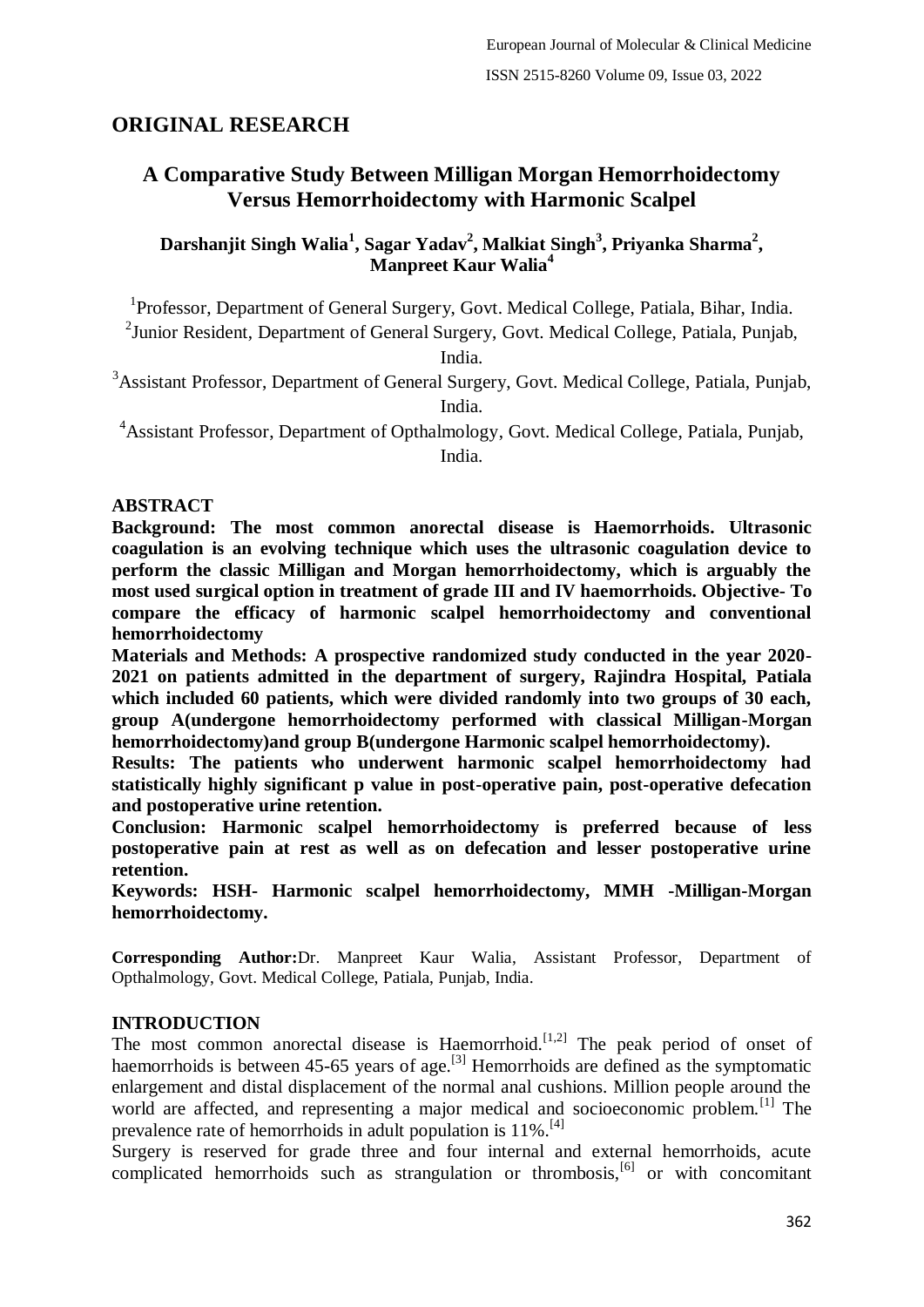anorectal conditions such as anal fissure or fistula-in-ano which require surgery.<sup>[5]</sup>Surgical management options include Ferguson's (closed) hemorrhoidectomy,Milligan-Morgan(open)hemorrhoidectomy,Harmonic hemorrhoidectomy, Stapled hemorrhoidopexy, cryoablation, Ligasure and Doppler guided hemorrhoidal artery ligation.[7,8]

Ultrasonic coagulation is an evolving technique which uses the ultrasonic coagulation device to perform the classic Milligan and Morgan hemorrhoidectomy, which is the most used surgical option in treatment of grade III and IV hemorrhoids.<sup>[9]</sup> For patients with grade 3 or 4 haemorrhoids, excisional hemorrhoidectomy is the standard treatment, with the lowest recurrence rates compared to other modalities.<sup>[10]</sup> It can be done using scissors, diathermy,  $^{[11,12]}$  or vascular-sealing device such as Ligasure,  $^{[13,14]}$  and Harmonic scalpel.  $^{[15,16]}$ Milligan Morgan hemorrhoidectomy is considered as the gold standard.<sup>[17]</sup> However, is associated with complications, such as postoperative bleeding, surgical-site anal pain, anal stenosis, and incontinence.<sup>[18]</sup>

Harmonic Scalpel (HS) is a newly developed device introduced to surgery in last decade, which uses high frequency sound wave energy to cut and coagulate tissues at the same time, precisely at the point of application. It denatures protein by using ultrasonic vibration by transferring mechanical energy sufficient to break tertiary hydrogen bonds. The blade vibrates at the rate of 55.5 kHz over a distance of 80 μm. The active blade of the instrument vibrates longitudinally against the inactive blade over distance of 50 to 100 microns. One edge is relatively sharp for cutting and the other one is blunt for coagulation. There is localized coagulation with lateral tissue injury of upto 1.5 mm deep, while the depth of thermal injury is up to 15 mm by using monopolar diathermy.<sup>[19]</sup>

The common postoperative complications are pain, per rectal bleeding, fecal incontinence and anal stricture.<sup>[20,21]</sup>

The rationale for the use of Harmonic scalpel in hemorrhoidectomy is the relatively low temperature at which it divides the tissues by disrupting the protein hydrogen bonds through the high frequency ultrasonic energy. The relatively low temperature (80 °C) with less spread lead to less desiccation, less eschar formation, improved wound healing.  $[22-27]$ 

Harmonic Scalpel is found to be superior to the other methods in terms of postoperative pain and, consequently, patient satisfaction with the similar recovery time.<sup>[28]</sup>

## **Aims and Objectives**

To compare the efficacy of harmonic scalpel hemorrhoidectomy and conventional hemorrhoidectomy in terms of-

- 1. Operating time
- 2. First defecation after surgery
- 3. Post-operative complications

### **MATERIALS & METHODS**

This was a prospective randomized study conducted from the year 2020-2021 on patients admitted in the department of surgery, Rajindra Hospital, Patiala. Sixty patients were included of age of 18 or more with Grade III and IV hemorrhoids, which were divided randomly into two groups, group A and group B-

Group A: comprising 30 patients who had undergone hemorrhoidectomy performed with classical Milligan-Morgan hemorrhoidectomy

Group B: comprising 30 patients who had undergone Harmonic scalpel hemorrhoidectomy.

Complete pre-anaesthetic checkup was done and patients were given bowel cleansing before surgery.

### **All the patients were assessed for:**

• Operative duration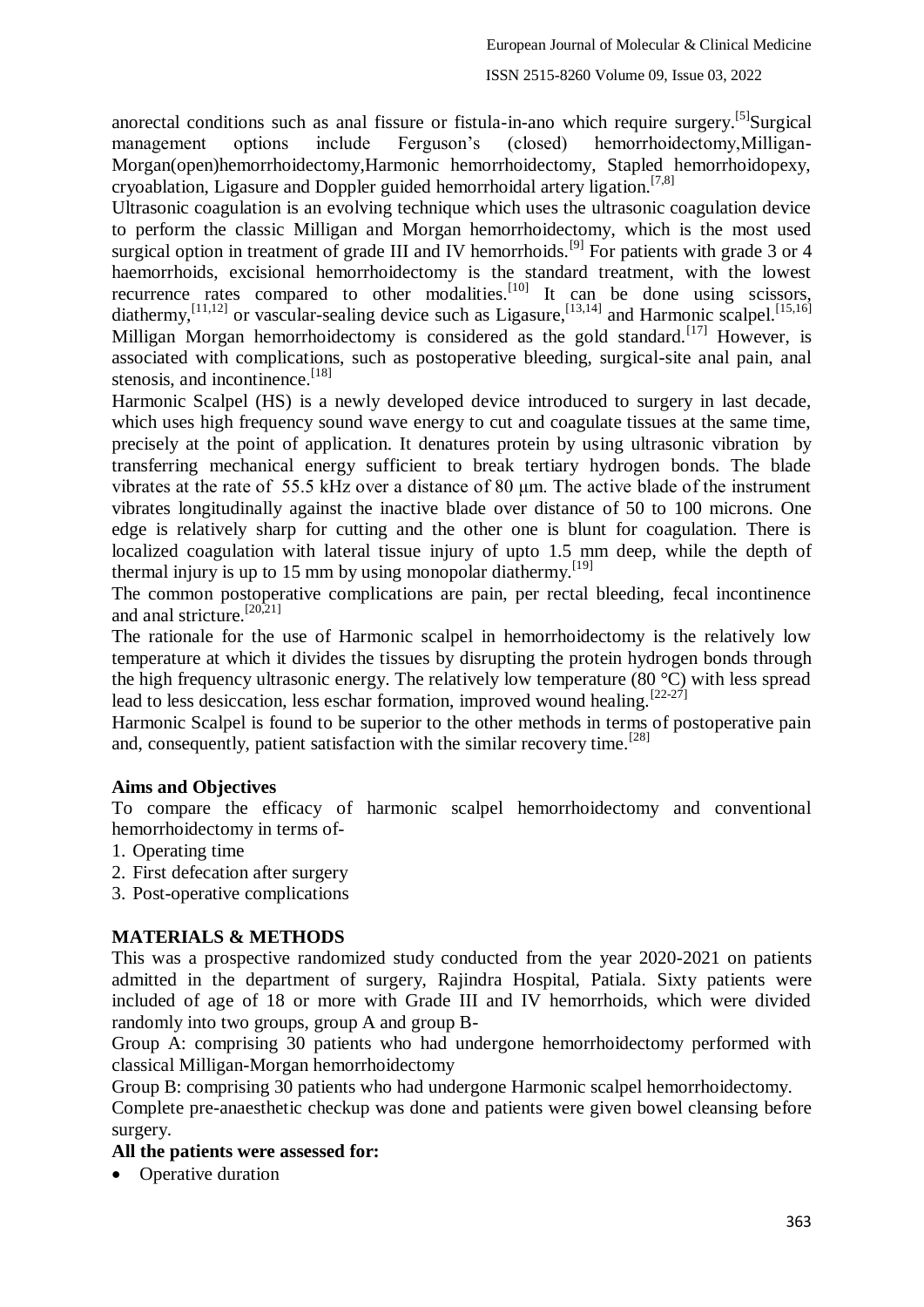- First defecation after surgery
- Pain
- Pain during defecation
- Postoperative bleeding
- Urine incontinence
- Urine retention
- Sphincter spasm
- Fever
- Discharge per anus
- Wound condition
- Duration of hospital stay
- Anal stenosis
- Recurrence
- Fecal incontinence
- Any complications during the procedure



**Figure 1: Instrument used for HSH: Harmonic scalpel**



**Figure 2: Dissection of the hemorrhoidal pedicle using Harmonic scalpel.**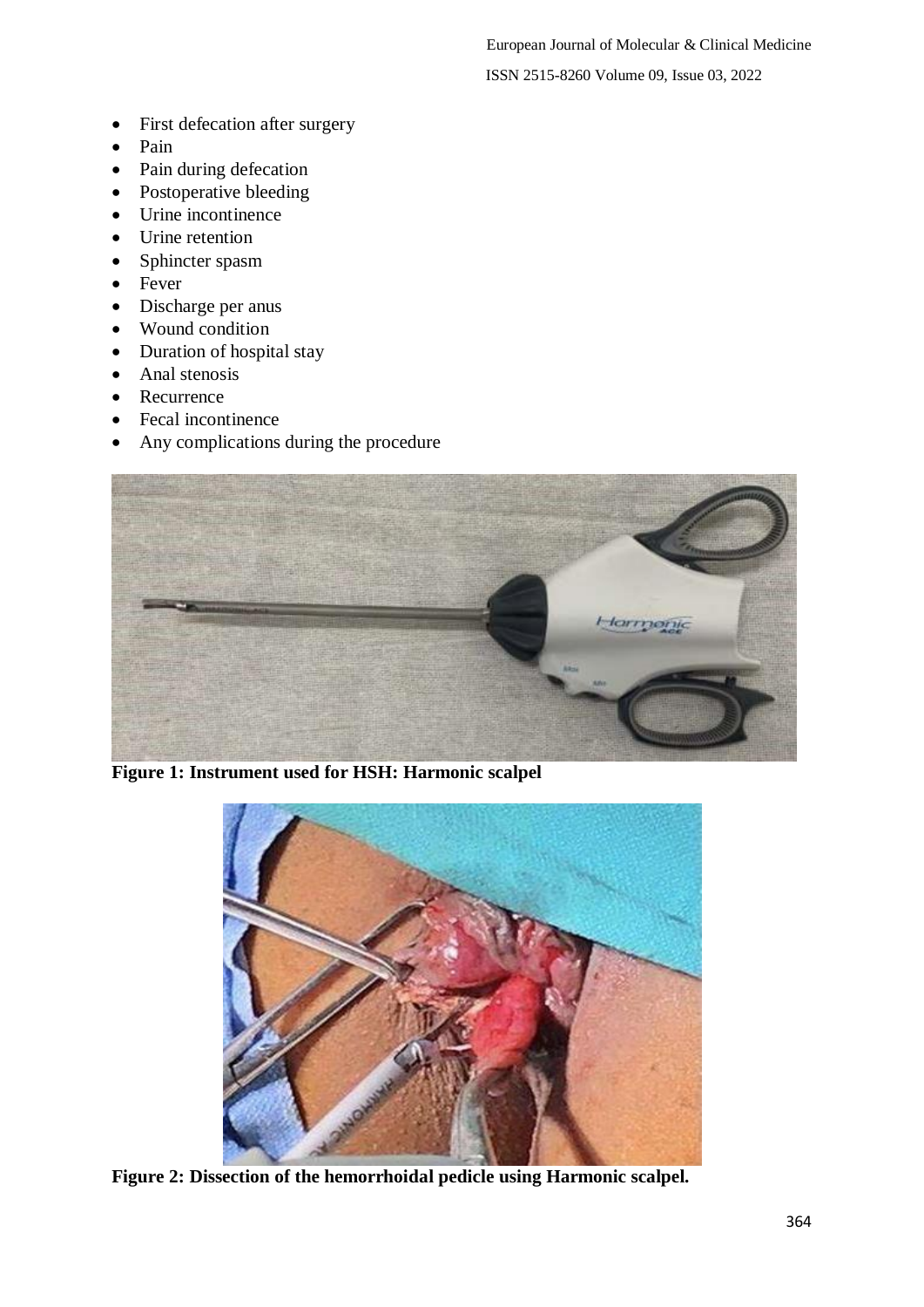Postoperatively, ambulation was encouraged on the day of operation and warm sitz bath were ordered following each bowel movement.

Patients were asked to assess the pain using visual analog scale ranging from 0 to 10, with 0 signifying no pain and 10 as worst possible pain. A follow up was done at four weeks postoperatively to look for any anal stenosis, recurrence or fecal incontinence.

Operative technique: The operation was done under regional anaesthesia. In Group A - Milligan-Morgan hemorrhoidectomy was performed with electrocautery. Complete hemostasis was achieved. Wound was left open to heal secondarily.

Harmonic scalpel hemorrhoidectomy: The operation was performed with power of harmonic set at level 3 and cutting mode of the harmonic was used to give a V-shape cut on the perianal skin.Dissection was continued till the vascular pedicle which was identified and coagulation mode was used to slowly cut the pedicle.



**Figure 3: Surgical wound site after HSH.**

### **RESULTS**

The pain score was calculated postoperatively using visual analog scale which was higher following MMH with a mean of 7.43 (SD 1.22) and was 5.27 (SD 1.20) following HSH, which is statistically highly significant (p value  $\langle 0.001 \rangle$  signifying that HSH is a better procedure in terms of postoperative pain.

| $\sim$ 0.0 $\sim$ 0.0 $\sim$ 0.0 $\sim$ 0.0 $\sim$ 0.0 $\sim$ 0.0 $\sim$ 0.0 $\sim$ 0.0 $\sim$ 0.0 $\sim$ 0.0 $\sim$ 0.0 $\sim$ |  |             |                           |               |                 |         |                      |
|---------------------------------------------------------------------------------------------------------------------------------|--|-------------|---------------------------|---------------|-----------------|---------|----------------------|
| <b>Groups</b>                                                                                                                   |  |             | Mean   S.D   Median   C.I |               | Range           |         | P value Significance |
| Group A   $7.43$                                                                                                                |  | $1.22$ 7.00 |                           | $6.98 - 7.89$ | $4.00 - 9.00$   | < 0.001 | HS                   |
| Group B $\vert$ 5.27                                                                                                            |  |             | $1.20 \, \vert \, 5.00$   | $4.82 - 5.72$ | $ 4.00 - 9.00 $ |         |                      |

### **Table 1: Post-Operative Pain**

Mann Whitney U Test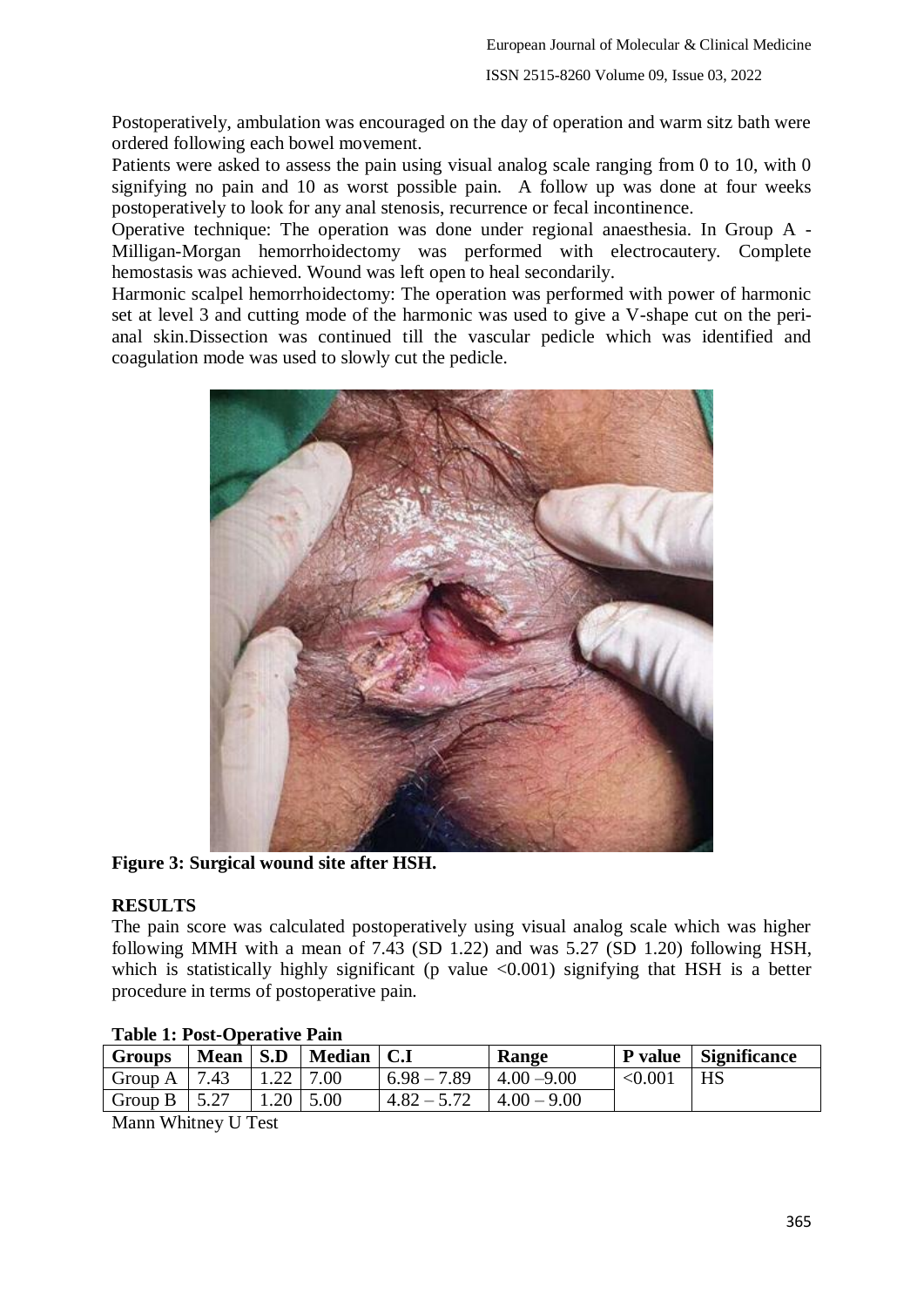In group A, as assessed by VAS mean pain score was 5.83 (SD 1.18) with a median 6.0 and group B, 3.60 (SD 1.13) with a median 3.50, with a p value  $\leq 0.001$  that is statistically highly significant. Again, indicating the painless nature of the procedure done by HSH.

| Table 2. I am During Delecation |          |      |              |                                             |                 |                |              |
|---------------------------------|----------|------|--------------|---------------------------------------------|-----------------|----------------|--------------|
| <b>Groups</b>                   | Mean S.D |      | Median   C.I |                                             | Range           | <b>P</b> value | Significance |
| Group A $\vert$ 5.83            |          | 1.18 | 6.00         | $\frac{1}{5.39} - 6.27$                     | $ 4.00 - 9.00 $ | < 0.001        | HS           |
| Group B $\vert 3.60 \vert$      |          | 1.13 | 3.50         | $\vert 3.18 - 4.02 \vert 2.00 - 6.00 \vert$ |                 |                |              |
|                                 |          |      |              |                                             |                 |                |              |

## **Table 2: Pain During Defecation**

Mann Whitney U Test

In group A, 10 patients (33.3%) and only 2 patients (6.7%) in group B had urine retention, which is statistically highly significant significant (p value 0.021).

| <b>Urine Retention</b>    | <b>Group A</b> | <b>Group B</b> |               |            |
|---------------------------|----------------|----------------|---------------|------------|
|                           | <b>Number</b>  | Percentage     | <b>Number</b> | Percentage |
| Yes                       | 10             | 33.3           |               | 6.7        |
| N <sub>o</sub>            | 20             | 66.7           | 28            | 93.3       |
| Total                     | 30             | 100.0          | 30            | 100.0      |
| <b>Fisher Exact Value</b> | 6.832          |                |               |            |
| P value                   | 0.021          |                |               |            |
| Significance              |                |                |               |            |

## **Table 3: Urine Retention**

## **DISCUSSION**

In excisional hemorrhoidectomy, tissue division can be accomplished by various means, including a scalpel, scissors, monopolar cauterization, and newer bipolar energy and ultrasonic devices. In Milligan-Morgan hemorrhoidectomy, the distal anoderm and external skin are left open for secondary healing. This technique can be a safe and effective means for treating advanced hemorrhoidal disease but can be a reason for considerable discomfort and prolonged morbidity postoperatively as the external wounds are left open for delayed healing. The main advantage of harmonic scalpel device is that hemostasis can be achieved without suture ligation.

There was no significant difference found in operative duration in group A and group B. It was <30 minutes for 26 (86.7%) patients in group A and for all the patients (100%) in group B (p 0.112).

In the present study, the mean VAS score for pain postoperatively was 7.43 (SD - 1.22) for group A (MMH) and 5.27 (SD- 1.20) for group B (HSH), which is statistically highly significant(.p value  $\langle 0.001 \rangle$ . [Table 1]

In the present study, the mean VAS score for pain during defecation was 5.83 (SD - 1.18) for group A (MMH) and 3.60 (SD- 1.13) for group B (HSH), which is statistically highly significant(.p value  $\langle 0.001 \rangle$  [Table 2].

In our study, 1 patient (3.3%) in each group A (MMH) and B (HSH), had postoperative bleeding, which were managed conservatively by repacking the wound for 24 hours and administering single dose of 1gm of injection tranexamic acid.

Postoperative urine retention was seen in 10 patients (33.3%) in group A (MMH) and 2 patients (6.7%) in group B (HSH), which was found to be statistically significant (p 0.021).In the presence of regional anaesthesia patient is not sufficiently alert to have the desire to void postoperatively and also as postoperative pain was much less in group B as discussed before, the risk of urine retention requiring foley's catheterisation was significantly less in group B as compared to group A. [Table 3]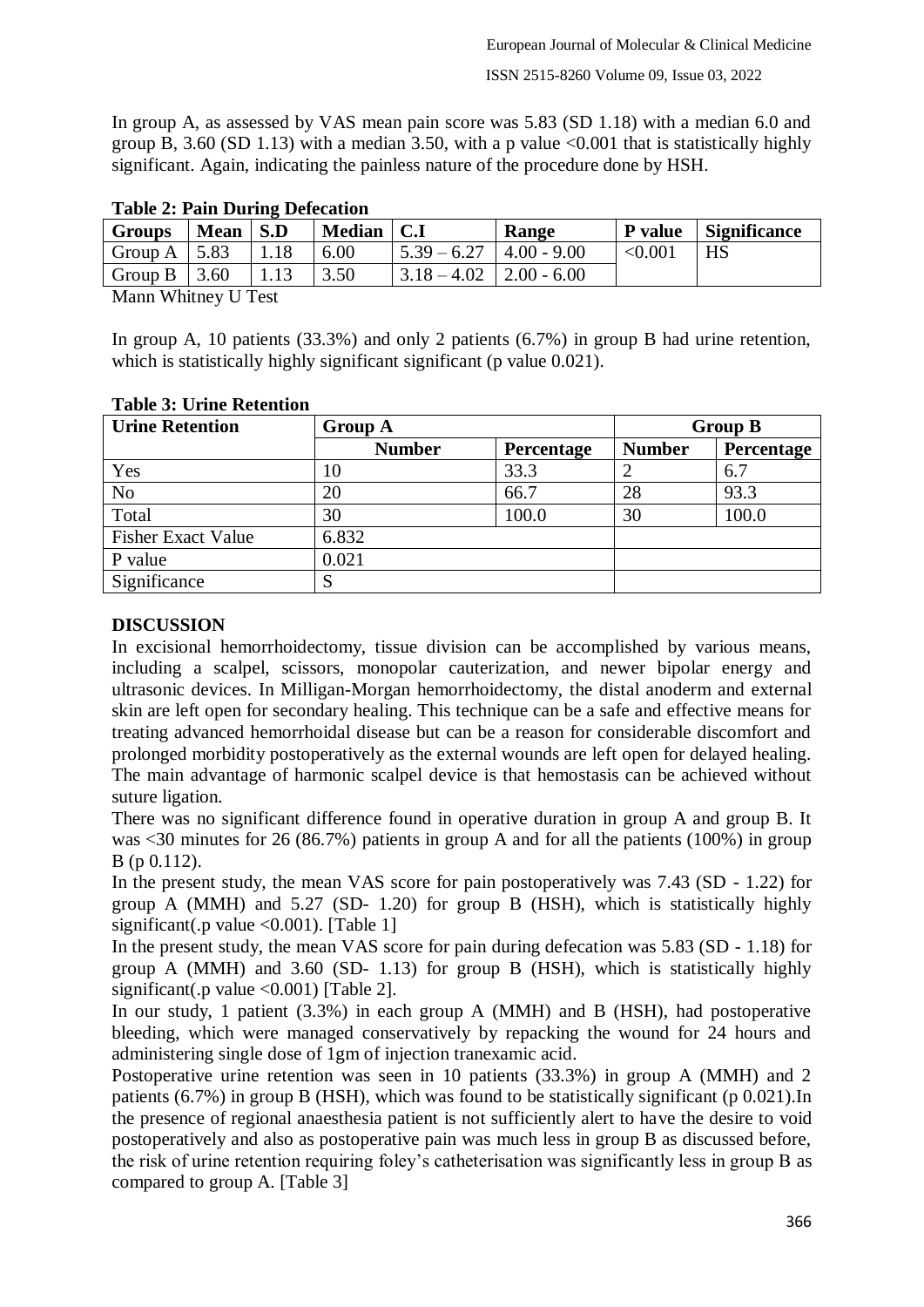Sphincter spasm was seen in 6 patients (20%) in group A (MMH) and 4 patients (13.3%) in group B (HSH) in the present study, which is statistically nonsignificant. The patients, usually postoperatively might feel weak discomfort in the perianal area accompanied by mild tenesmus especially for 1-2 days. In all the previous studies, no one has studied relation of sphincter spasm in both the groups (MMH vs HSH).

In our study, discharge per anus during postoperative period was seen in 4 patients (13.3%) in group A (MMH) and 3 patients (10%) in group B (HSH), which was statistically nonsignificant.

In our study, 5 patients (16.7%) in group A and 2 patients (6.7%) in group B postoperatively had wound infection which was not found to be statistically significant (p 0.424). These patients were managed by intravenous antibiotics (mainly against gram negative rods and anaerobic bacteria).

In our study, duration of hospital stay of  $>2$  days was seen in 7 patients (23.3%) in group A and 2 patients (6.7%) in group B which is statistically nonsignificant (p 0.145).

Recurrence, anal stenosis and fecal incontinence. was not seen in any of the groups on follow up.

#### **CONCLUSION**

The cumulative data suggest that both the procedures are effective and safe for hemorrhoidectomy. But HSH is preferred because of less postoperative pain at rest as well as on defecation and lesser postoperative urine retention and provides a promising avenue for future research and may become gold standard in the near future.

#### **REFERENCES**

- 1. Lohsiriwat V. Hemorrhoids: From basic pathophysiology to clinical management. World J Gastroenterol. 2012; 18(17): 2009-17.
- 2. Song SG, Kim SH. Optimal treatment of symptomatic hemorrhoids. J Korean Soc Colo proctol 2011; 27(6):277-81.
- 3. Goligher JC. Fourth edition Baillere Tindale London. Surg anus, rectum, colon 1996; 98- 149.
- 4. Sheikh P, Regnier C, Goron F, Salmat G. The prevalence, characteristics and treatment of hemorrhoidal disease: results of an international web-based survey. Jour of comparative effectiveness research 2020; 9(17).
- 5. American Gastroenterological Association medical position statement: Diagnosis and treatment of haemorrhoids. Gastroenterology 2004; 126:14611462.
- 6. Dirckx JH. The biblical plague of "hemorrhoids". An outbreak of bilharziasis. Am J Dermatopathol 1985; 7:341.
- 7. Morinaga K, Hasuda K, Ikeda T. A novel therapy for internal hemorrhoids: ligation of the hemorrhoidal artery with a newly devised instrument (Moricorn) in conjunction with a Doppler flowmeter. Am J Gastroenterol 1995, 90:610-613.
- 8. Scheyer M, Antonietti E, Rollinger G, Mall H, Arnold S. Doppler-guided hemorrhoidal artery ligation. Am J Surg. 2006; 191: 89-93.
- 9. Infantino A, Bellomo R, Dal Monte PP. Transanal haemorrhoidal artery echodoppler ligation and anopexy (THD) is effective for II and III degree haemorrhoids: a prospective multicentric study. Colorectal Dis(Epub ahead of print) 2009.
- 10. MacRae HM, McLeod RS. Comparison of hemorrhoidal treatment modalities. A metaanalysis. Dis Colon Rectum 1995; 38:687–694.
- 11. Ibrahim S, Tsang C, Lee YL, Eu KW, Seow-Choen F. Prospective, randomized trial comparing pain and complications between diathermy and scissors for closed hemorrhoidectomy. Dis Colon Rectum 1998; 41:1418–1420.